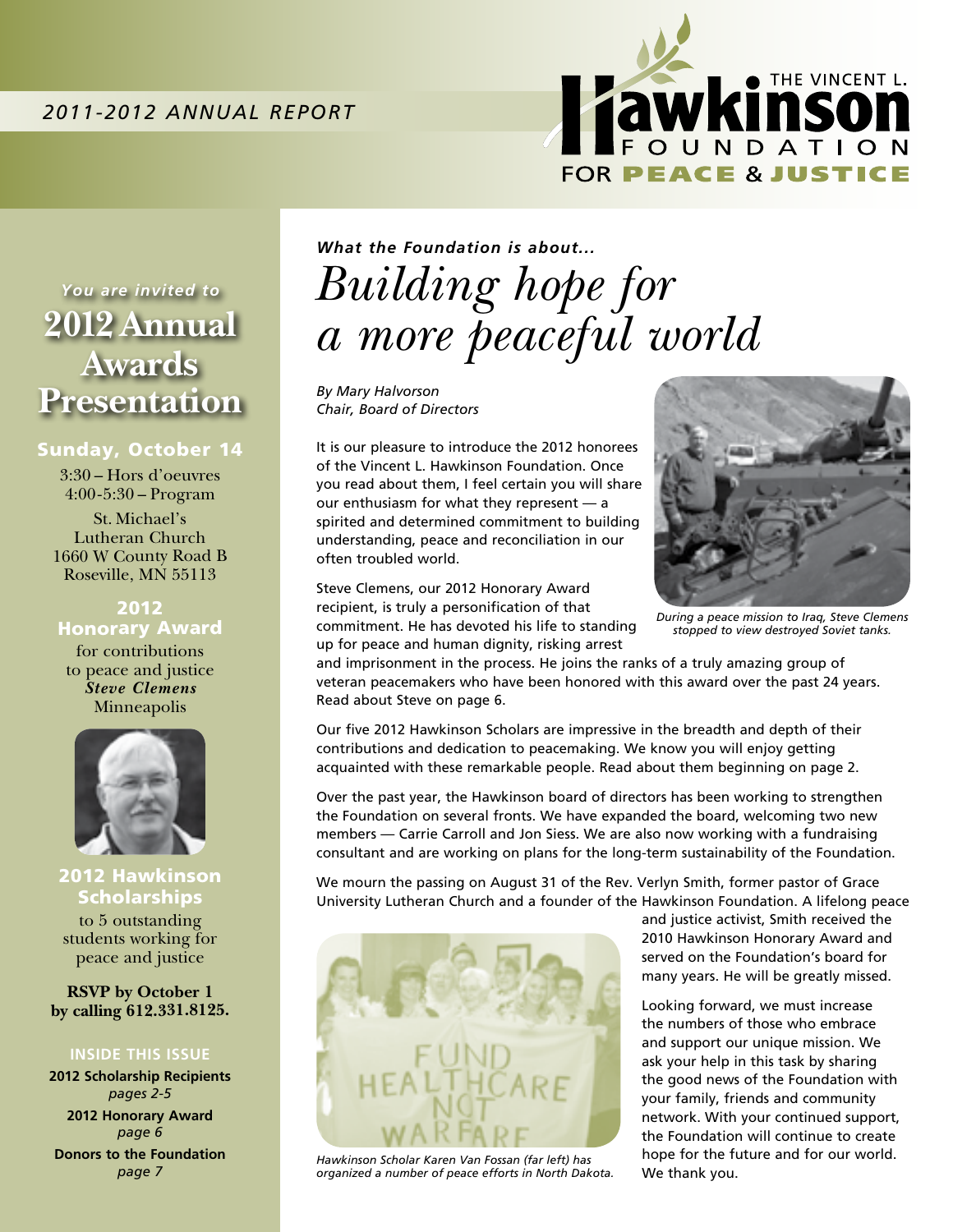#### **INTRODUCING THE 2012 HAWKINSON SCHOLARS**

# *2012 Jacobson Scholar*

### *Emily Springer is the 2012 Jacobson Scholar, which recognizes the top Hawkinson scholarship recipient each year.*

**Emily Springer,** 28, Minneapolis, is a PhD student in sociology at the University of Minnesota. She graduated from Minneapolis South High School in 2002 and earned a B.A. at Ohio State University with a dual major in International Studies and African Studies. She went on to earn a master's degree in International Education Policy at Harvard University, specializing in East Africa.

In high school, Emily worked to support the East African people who were attending her school and living in her city. This commitment has continued throughout her educational career. She has served as a volunteer tutor, a leader of teacher training and evaluation, and a technical advisor at Dire Dawa University in Ethiopia. At Dire Dawa, she developed programs to promote the success of female students and also chaired the committee that developed the institution's five-year plan to ensure quality education.

Emily's dissertation focuses on women's empowerment in Tanzania and the social worlds of female small farmers. After completing her degree, she plans to return to East Africa to serve as a professor in East African public universities.

Ronald Aminzade, professor of sociology at the University of Minnesota, wrote of Emily: "Emily is a superb and experienced teacher and a gifted leader…Through her work as a mentor, teacher trainer, educator and administrator, she has made important contributions to peace and justice."



*This summer Emily returned to Ethiopia to explore possible dissertation topics and sites. Here, colleague and friend Feteh Demmelash is shown with Emily on their way to an informal discussion with women farmers about their ideas regarding women's empowerment.*



*Emily Springer University of Minnesota*



*Alemnesh, an African friend of five years, teaches Emily how to make bombolinos.*

**"Opportunities like this scholarship help committed individuals to find support from and share positive energy with like-minded scholars in this essential work. There are few similar resources in Eastern Africa and it is my intention to use this award to recognize and assist Ethiopian and Tanzanian women who are movers and shakers for social development in their communities. Through initiatives like this, we can grow transnational networks of solidarity as we work for peace and justice to be realized."** *— Emily Springer*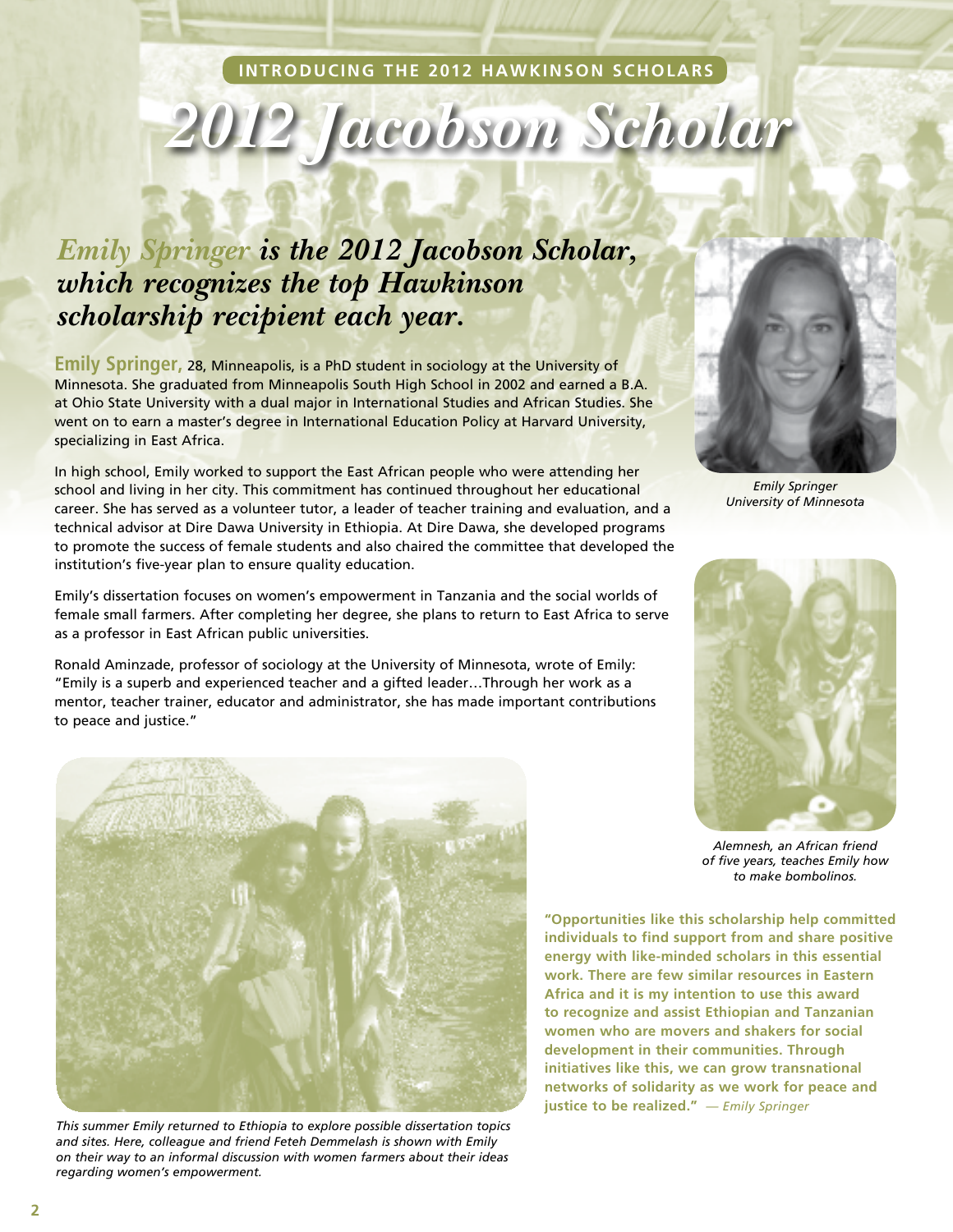**Karen Van Fossan,** 43, Bismarck, ND, is a Master of Divinity student at United Theological Seminary of the Twin Cities where she is enrolled in the Justice and Peace Studies program. She earned a B.A. in English with a Women's Studies minor at Northern Illinois University in 1991. She holds a master's degree in Somatic Counseling from Naropa University.

Karen moved to North Dakota as a VISTA volunteer to address violence against women on college campuses. In 2003, at the height of the war in Iraq, she led the North Dakota Peace Coalition in a successful effort to pass a resolution by the North Dakota legislature to promote peace in Iraq. As president and spokesperson for the

*Karen Van Fossan*

*United Theological Seminary of the Twin Cities*

coalition, Karen was subjected to hate mail and threatening calls. She learned to bridge the gap between strongly opposing sides by finding common ground for consensus.

In the years since then, Karen has worked as a community advocate, peace activist and counselor for at-risk teens. In an effort to develop a deeper approach at building community, she plans to enter parish ministry after completing her studies at United.

North Dakota State Senator Tim Mathern wrote this of Karen: "Karen by religious beliefs and work experience demonstrates her belief in the intrinsic value of life. Her involvement in education, social services and religious activities all point to promoting peace in relationships and the world."

**"We face a crisis of spirit in North Dakota. Almost daily, we lose another acre of farmland, prairie stream, stretch of wild habitat that all life depends on, for the promises made by energy giants. As I collaborate with farmers, artists, First Nations environmentalists, and other strong neighbors, I see that many of us in North Dakota feel called to turn this crisis around; we only need to find one another."** *— Karen Van Fossan*



*Karen (center) led a protest of fracking for oil in North Dakota, an environmentally destructive process.*

#### **Hawkinson Scholarship Qualifications**

Hawkinson Scholarships are awarded annually to high school seniors, undergraduate or graduate students who are residents of or currently attending school in Iowa, Minnesota, South Dakota, North Dakota or Wisconsin.

To qualify, applicants must have demonstrated a commitment to peace and justice through at least one of the following:

- Completed a specific peace and justice project;
- Were courageous in pursuing their convictions about peace and justice;
- Displayed ongoing commitment to, and leadership in, a peace organization;
- Served as a role model for others in moving church or society into new realms of thought and practice regarding peace and justice.

In addition, applicants must demonstrate how the use of the award money for study, an internship, or a special project will deepen their personal commitment to peace and justice and will promote peace and justice for others. A personal interview is required. Scholarships are awarded without regard to religious affiliation.

**To apply, go to hawkinsonfoundation.org and click on "Scholarships" or email info@graceattheu.org.**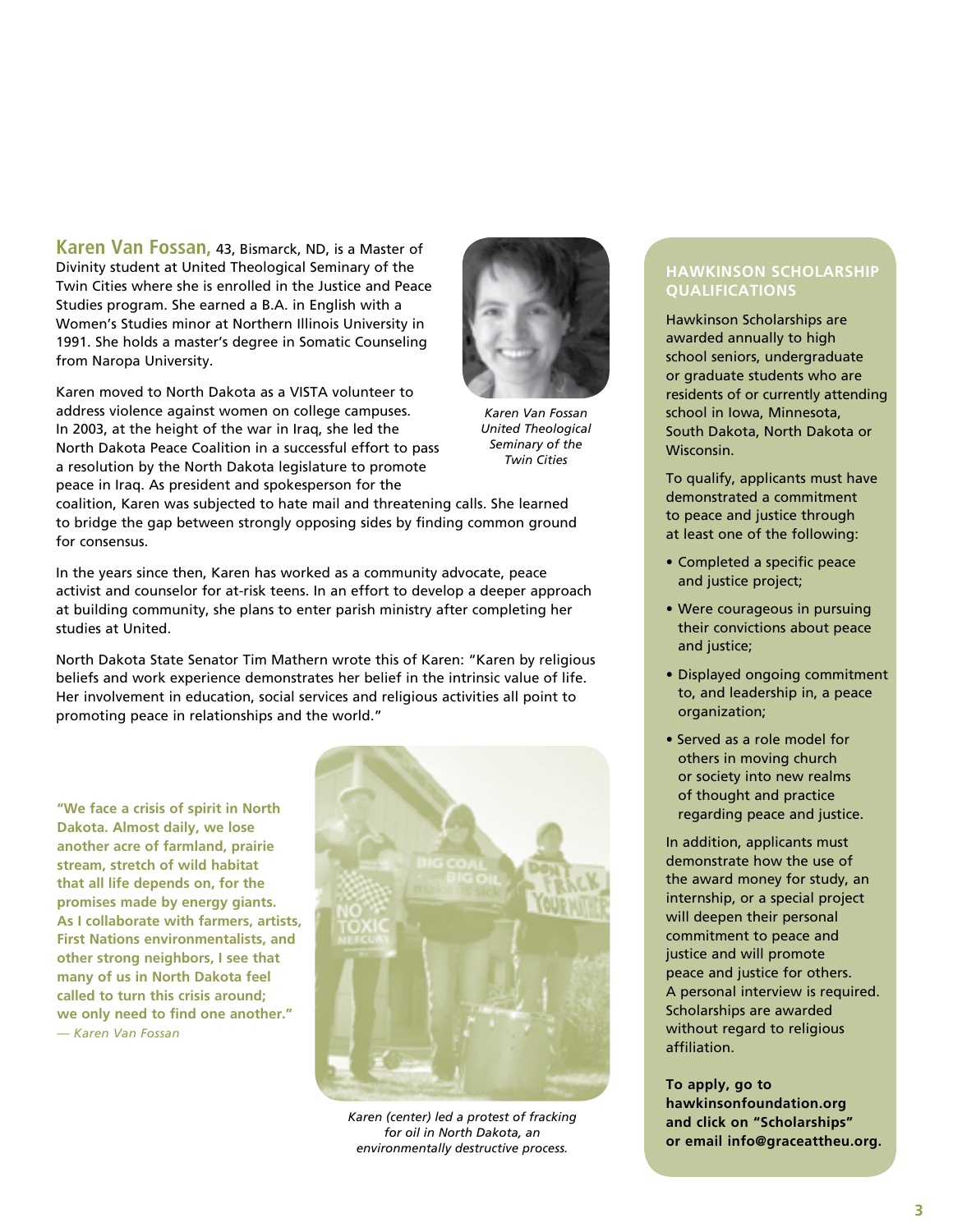

*Tamara Hayes Eastern University*

**Tamara Hayes,** 33, St. Paul, is enrolled at Eastern University in Philadelphia where she is pursuing a master's degree in International Development. She is a graduate of Central High School in St. Paul and earned a B.S. in psychology with a concentration in cross-cultural communications at North Central University.

Tamara has spent the past six years living and working in Addis Ababa, Ethiopia, with the Mennonite Central Committee. Much of her recent effort has centered on a community of people living with HIV on a mountain close to Addis.

"These are whole families who are stigmatized by this virus," she says. "Having lost their place in the community and feeling rejected and condemned even by God himself, they have come to Mt. Entoto to seek a cure for their curse. They are Ethiopian Orthodox Christians and either have faith that the holy water on that mountain will cure them or expect to die there."

Tamara and her Ethiopian friends helped empower the people on the mountain to create a fair-trade jewelry business, a school for children, a health clinic and housing. Now the jewelry company employs over 100 women and is being turned over to an Ethiopian businesswoman to continue the work. Tamara plans to build her skills to continue this type of outreach. She is using her scholarship to help fund her studies.

Daniel Leonard, Mennonite Central Committee Country Representative, wrote of Tamara: "Tamara has a strong work ethic and a deep commitment to the poor. She brings a passion for meeting immediate needs as well as addressing root causes of poverty and injustice."



*Tamara Hayes spent six years in Ethiopia working with families affected by HIV.*

**"Since their work is not often rewarded financially, people working at issues of peace and justice struggle to find the resources to pursue higher education. This scholarship is investing in practitioners of peace and social justice in a way that allows them to have more to offer in terms of building capacity with partners in the developing world."** *— Tamara Hayes*



*In Ethiopia, Tamara and her colleagues helped local residents create a jewelry business, a school, health clinic and housing.*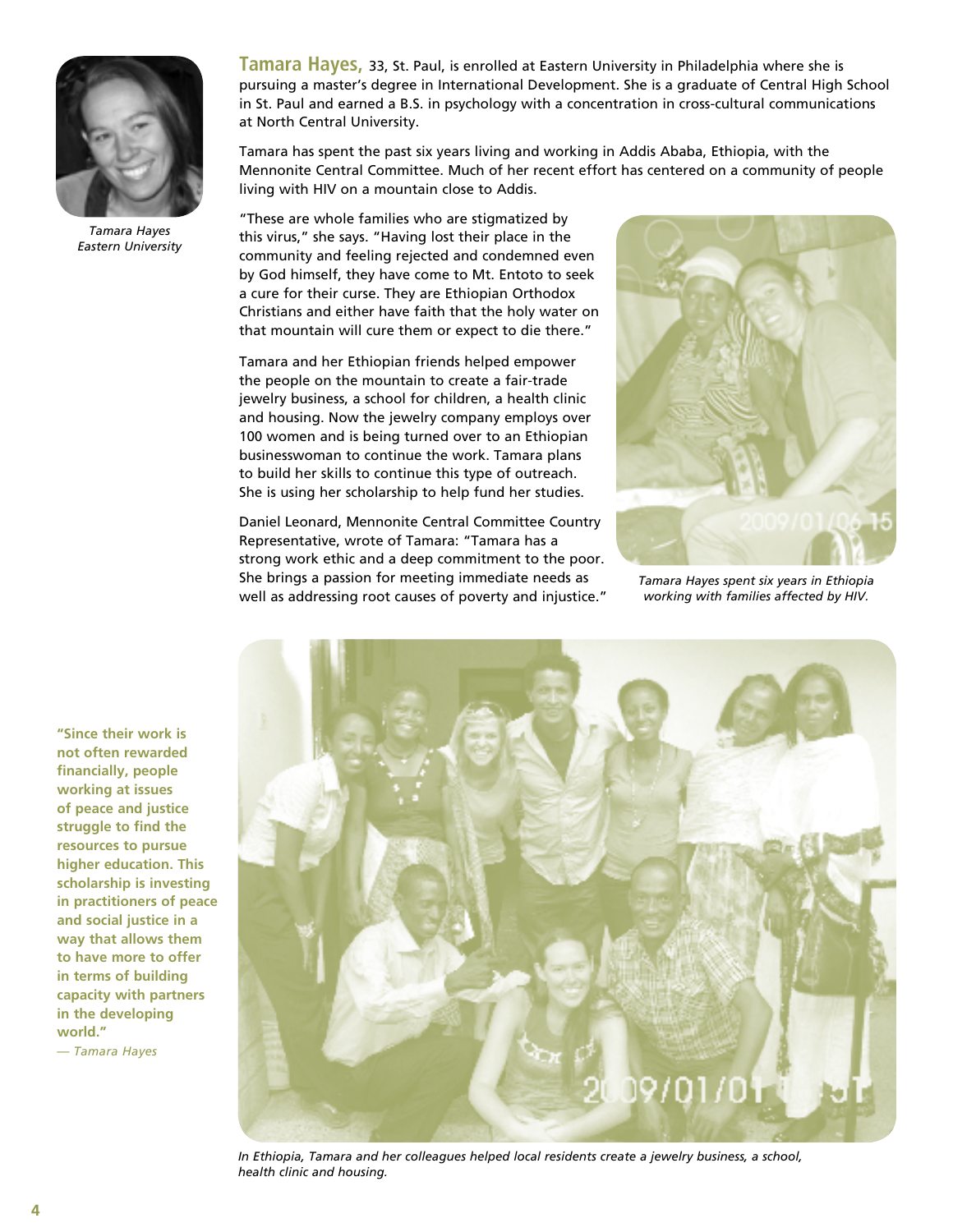

*Rahsaan Mahadeo University of Minnesota*

**Rahsaan Mahadeo,** 30, Minneapolis, is enrolled at the University of Minnesota pursing a doctorate in sociology. He earned a B.A. in psychology/sociology at the University of Rhode Island and an M.A. in sociology at the University of Massachusetts-Boston.

On the East Coast, Rahsaan spent seven years as a counselor working directly with youth and families deeply entrenched in urban American poverty and violence. He experienced through his work the culture of what he terms the "fast life" among many poor, urban youth and is making the study of that culture the focus of his doctoral work.

"The perception of violence as an impending and inevitable threat has enduring implications for the way one envisions his/her future," he says. "I intend to explore the extent to which such fatalistic beliefs derive from obstructed pathways to success due to structural forces (e.g. discrimination, violence) beyond one's control…The impetus behind the majority of my efforts in life lies in a personal desire to witness social equality."

He currently volunteers with Urban 4-H in North Minneapolis, working with two groups of youth with separate missions. Silence the Violence Crew attempts to educate others about the principles of non-violence. E^3 (Educate, Enlighten, Empower) focuses on ending stigma and discrimination.



*This past summer, Rahsaan served as a small group facilitator on topics related to discrimination at the Unity Urban Summer Teen Justice Camp in Minneapolis.*

Jeylan Mortimer, professor of sociology at the University of Minnesota, wrote of Rahsaan: "I believe he merits this scholarship because of his strong commitment to peace and justice, and his intention to dedicate his career and life to the amelioration of the life chances of inner city youth of color."

**"Much of the work towards nonviolent means of progress begins with our attunement to what Gandhi and King call our 'internal violence of spirit.' I wish to continue helping young people develop a greater awareness of their emotional thresholds in order to avoid aggressive action. I also remain intent on helping young people refrain from interpreting any acts of kindness as warranting suspicion of ulterior motives. I hope to help such youth see that assumptions hamper discovery and that goodness does exist."** *— Rahsaan Mahadeo*



*Sarah Fries College of St. Scholastica*

**Sarah Fries,** 29, Duluth, MN, is enrolled at the College of St. Scholastica pursuing a master's degree in Management and Business Administration with focus on health care leadership and organizational development. She earned her bachelor's degree at the University of Minnesota-Duluth majoring in Women's Studies, Political Science and International Studies.

During her undergraduate years, she served as a volunteer intern at PAVSA, an agency that supports victims of sexual assault. PAVSA began a training program for Sexual Assault Nurse Examiners (SANE) in Duluth and hired Sarah as the program coordinator. Sarah trained and supervised nursing staff and oversaw enhancements including 24 hour availability, an extended protocol to cover victims under 13, improved electronic records and preservation of evidence. Sarah led a community team including emergency room staff, doctors, prosecutors, police, social workers and counselors from local colleges to develop anonymous and deferred reporting options for victims. The program has been used as a national model for other communities.

Candace Harshner, executive director of PAFSA, wrote of Sarah: "Sarah is one of the most hard-working, persistent and motivated individuals I have ever known. She is that person who will consistently go the extra mile to create a safer and more responsive community."

**"I am particularly grateful for the recognition on the part of the Hawkinson Foundation of the necessary work in women's health, including addressing issues of violence against women, access to reproductive healthcare, and eliminating healthcare disparities. Personally, this scholarship is a reminder to me that we are not in it alone – although we may have different issues we are focusing on, there are many people committed to fighting the obstacles that stand in the way of a peaceful and just world. Although it is true that one person can make a difference, the odds are much better when there are many people working for what is right."** *— Sarah Fries*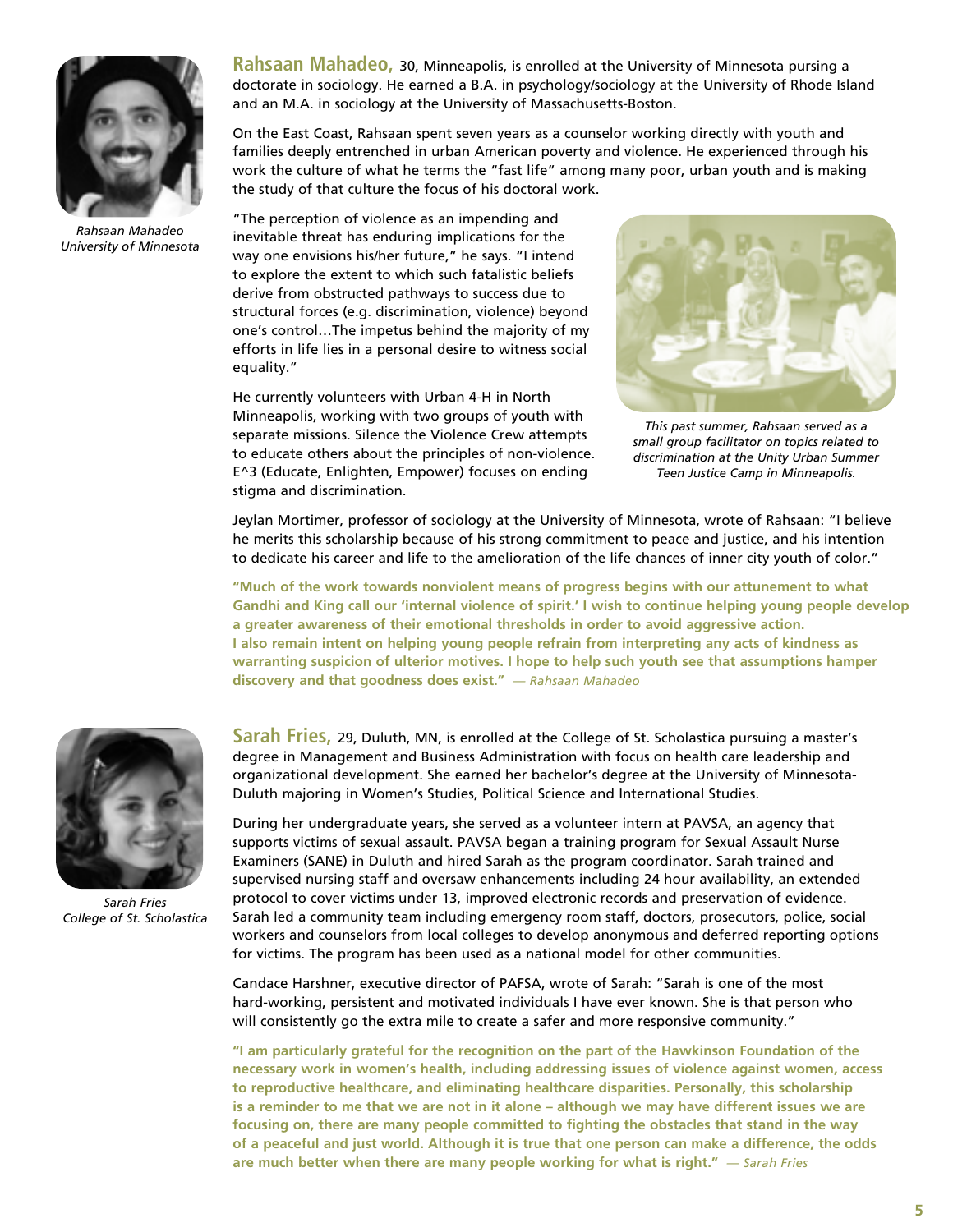# *2012 Hawkinson Honorary Award*

## *Steve Clemens: A life devoted to faithful civil disobedience and nonviolent action in the cause of peace*

Veteran peacemaker and activist Steve Clemens of Minneapolis has been on the front lines of social protest for more than 35 years. He has risked arrest numerous times and gone to prison as a result of his convictions, sustained by his faith and a community of supporters.

Born in Pennsylvania of Mennonite heritage, Clemens was raised as an evangelical Protestant. He attended Wheaton College in Illinois, where he returned to his Anabaptist roots after registering as a conscientious objector during the Vietnam War. "I kept hearing the tapes in my head of Jesus saying 'love your enemies,' " he said. After a Black Power symposium and a summer working with Philadelphia street gangs, he became increasingly influenced by radical thinkers. "I quickly went from being a conservative Republican to a radical," he recalls. "I never stopped at liberal."

Following college, he performed his voluntary alternative service with Mennonites helping poor black families in the Mississippi Delta and later in Washington, D.C. as a staff member with the Mennonite Central Committee's Peace Section office. During that time, he joined the anti-war movement and was arrested at the White House – the first of more than 30 arrests that he would experience over the ensuing decades as a result of peace and justice activism.



*Steve planted trees in Afghanistan with Afghani friends.*

In 1975, he moved to southern Georgia to be part of an intentional Christian community, Koinonia Partners, centered on values of nonviolence, racial reconciliation, simple living, and service to others. During his 16 years with the community, Clemens participated in numerous vigils, actions and protests related to a wide range of social justice issues, resulting in several arrests, convictions and jail time.

In 1990, he and his wife, Christine Haas, and their two sons moved to Minneapolis and became part of the Community of St. Martin and active in Minnesota's peace community. As part of protests of weapons manufacturer Alliant Techsystems, he was arrested and acquitted in jury trials in 1997, 2003 and 2004.

In 2002, before the U.S. went to war in Iraq, he traveled there as part of the Iraq Peace Team, speaking to more than 65 groups after the trip. Clemens traveled to Egypt and Jordan in 2003 in a peacemaking/reconciliation effort with Muslim families, and spent three months in prison in 2006 due to trespassing at the School of Americas in Fort Benning, GA. He is active in the Iraq & American Reconciliation Project and traveled to Afghanistan in 2011 as part of an international peace delegation. He plans to return to Iraq in 2012 as part of a good will delegation.

Besides numerous instances of direct action, Clemens has led workshops, led trainings, and spoken extensively on active nonviolence and the Biblical basis for peacemaking. His blog, Mennonista (http://mennonista.blogspot.com), is often reprinted in area publications. In 2009, he received the Minnesota Peacemaker of the Year Award from the Minnesota Fellowship of Reconciliation.



*Steve Clemens*

*"Peacemaking is not just for people who are willing to go to jail. There are many different styles and we need to appreciate all of them. If I didn't have a community of supporters in solidarity with me, I couldn't do the risk-taking that I do. I never do jail time alone; I do it knowing there's a community with me."*

*– Steve Clemens*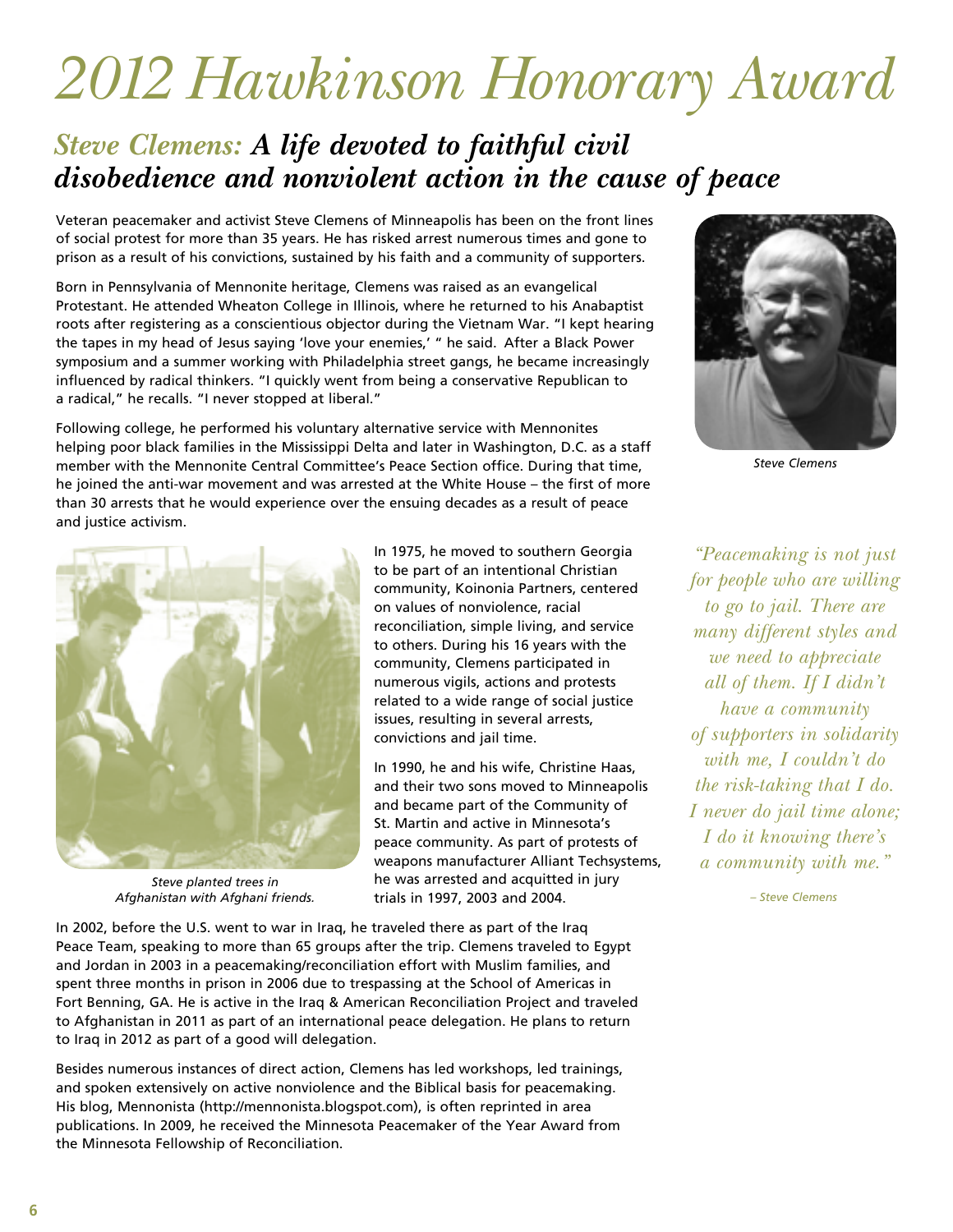#### **HAWKINSON HONORARY AWARDS**

**Selected annually, the Hawkinson Foundation Honorary Award is given to an individual or individuals who have made a long and significant contribution to the causes of peace and social justice. Nomination forms are reviewed each spring and recipients selected by the Foundation's board of directors. Honorary Award and scholarship recipients are recognized at the Annual Awards Presentation each fall. To nominate a candidate for the Honorary Award, call 612-331-8125 or email info@ graceattheu.org**.

#### **HAWKINSON HONORARY AWARDS — 1988-2011**

- **2011** Charles "Chuck" Lutz
- **2010** James Siefkes Carol and Ken Masters Verlyn Smith Mary Lou Nelson
- **2009** Jack & Sara Nelson-Pallmeyer Dr. Helmut & Rotraut **Diefenthal**
- **2008** Arvid "Bud" DIxen Rhoda Gilman Betsy Raasch-Gilman
- **2007** Lowell & Carol Erdahl
- **2006** Ralph & Kay Hilgendorf Marie & John Braun
- **2005** Luther Granquist Gene & Mary Lou Ott
- **2004** Donald Irish
- **2003** Brigid McDonald Jane McDonald Kate McDonald Rita McDonald
- **2002** Eleanor & John Yackel
- **2001** Lynn Elling
- **2000** Marv Davidov
- **1999** Joseph Schwartzberg
- **1998** Larry Cloud Morgan
- **1997** Louise Pardee
- **1996** Eleanor Otterness
- **1992** Arthur & Martha Sternberg
- **1991** Joel Mugge
- **1990** Stanley & Martha Platt **1989** Marianne Hamilton
- Polly Mann

#### **1988** Mulford Sibley

## 2011-12 Donors to the Hawkinson Foundation for Peace & Justice

**We extend our sincerest appreciation to the following individuals for their generous support of the Hawkinson Foundation and its efforts to honor and encourage area peacemakers. We apologize for any errors or omissions that may have inadvertently occurred. Please report them by calling 612-331-8125.**

#### Anonymous Tom Achartz

Duane & Eva Addison

Ameriprise

David & Amy Anderson

James & Elise Anderson

Sophie Anderson

Michael & Ruth **Bettendorf** 

Kathryn Brewer

Mary Kay Briggs

E. Jerome & Linda Carlson

J. Martin & Peggy **Carlson** 

John & Nancy Carlson

Kathryn Christenson

Helmut & Rotraut Diefenthal

Arvid & Sylvia Dixen

Lois & Paul Eid

Don & Catherine Ekstrom

Duane & Garnet Ellertson

Lowell & Carol Erdahl

Ruthena Fink

Barbara Frey

Dan Garnaas & Mary Halvorson

Gary Gonnerman & Lawrence Koch

Grace University Lutheran Church Dan Guenthner & Margaret Pennings

Donald & Beverly Gustafson

Ruth Halvorson

Bernice Hanson

Paul Harrington

James Hart

Bruce & Elizabeth Hawkinson

Gloria Hawkinson

Karin Hawkinson & Michael Sundby

Mark & Denise Hawkinson

Joan Hilden

Peter & Sarah Hinck

Eric Hucke

William & Joy Ingman

Stan & Janet Jacobson

Jean Johansson

Donald & Phyllis Kahn

David Kleppe

Charles & Hertha Lutz

John & Connie Marty

Patricia Maschke & Dale Rehkamp

Jane McDonald & Colleen O'Malley

Kathleen McDonald

Bjorn Monson

Luann Muller

Randy & Joy Nelson

Tom Norris & Beth Bennington

Hilvie Ostrow

Audrey Peterson

Donald & LaVonne Peterson

Peter Rachleff

Julie Railsback & David Hilden

Martha Raymond

Kristi Rendahl

William Rottschaefer

Betty Schlotthauer

Dorothy Scholtz

Joseph Schwartzberg

Madeline J. Simon

Verlyn Smith

Richard & Marie Steege

Diane Steen-Hinderlie

William Stevens & Cynthia Hill

Dale L. Stuepfert

Judy Stuthman

Tamarack Habilitation Technologies, Inc.

The Elling World Citizen Foundation of the Minnesota Community Foundation

Patrick & Lori Welle

Glen & Jane Wheeler

John & Eleanor Yackel

**7**